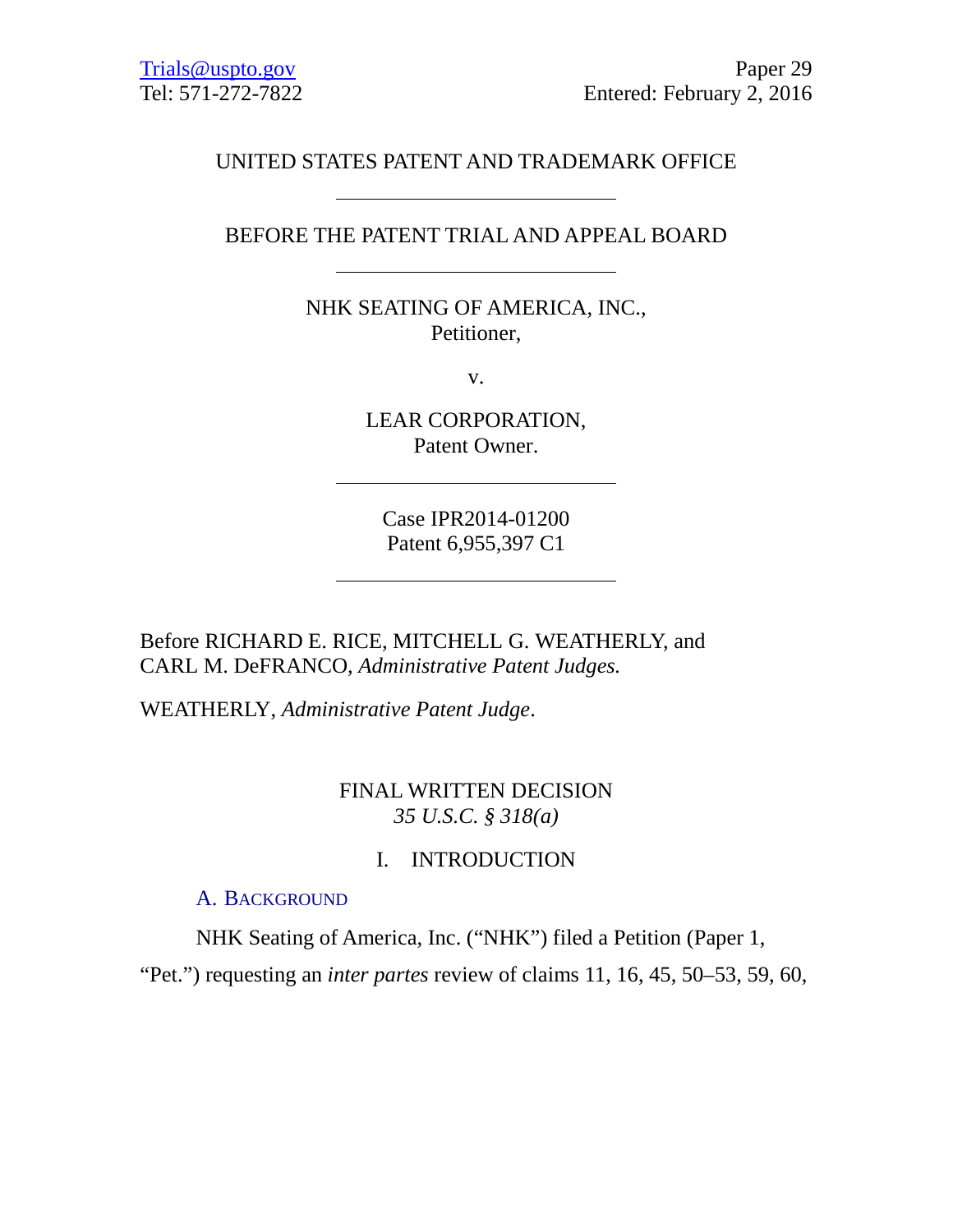63, and 66 of U.S. Patent No. 6,955,397 C[1](#page-1-0) (Ex. 1001, "the '397 patent").<sup>1</sup>

NHK supported the Petition with a declaration from Richard W. Kent, PhD

(Ex. 1012). Lear Corporation ("Lear") timely filed a Preliminary Response.

Paper 6 ("Prelim. Resp."). In its Preliminary Response, Lear indicated that

it had filed a disclaimer pursuant to 35 U.S.C. § 253(a) and 37 C.F.R.

§ 1.321(a) of claims 11, 16, 50, 51, and 63, Prelim. Resp. 1 (citing

Ex. 2001), which left only claims 45, 52, 53, 59, 60, and 66 in the

'397 patent as candidates for *inter partes* review. On February 3, 2015,

based on the record before us at the time, we instituted an *inter partes*

review of claims 45, 52, 53, 59, 60, and 66, Paper 7 ("Institution Decision"

or "Dec."), on the following grounds:

| <b>References</b>                                                                                                                                                                                                                                                          | <b>Basis</b> | <b>Claims</b>                  |
|----------------------------------------------------------------------------------------------------------------------------------------------------------------------------------------------------------------------------------------------------------------------------|--------------|--------------------------------|
| German Published Patent Application No. DE 102<br>49 265 B3 ("DE '265") (Ex. 1003 with certified<br>translation at Ex. 1004)                                                                                                                                               | \$102(a)     | 52, 53,<br>and 66              |
| <b>Japanese Unexamined Patent Application</b><br>Publication No. H11-268566 ("JP '566") (Ex. 1009<br>with certified translation at Ex. 1010) and DE '265                                                                                                                   | \$103        | 45                             |
| Japanese Patent Application Publication No. P10-<br>6832 ("JP '832") (Ex. 1005 with certified translation<br>at Ex. 1006) and Japanese Unexamined Patent<br>Application Publication No. 2000-201771<br>("JP $'771$ ") (Ex. 1007 with certified translation at<br>Ex. 1008) | \$103        | 52, 53,<br>59, 60,<br>and $66$ |
| JP '566 and JP '832                                                                                                                                                                                                                                                        | \$103        | 45                             |

<span id="page-1-0"></span><sup>&</sup>lt;sup>1</sup> When we cite to any portion of Exhibit 1001, we will include a reference to the original version of the '397 patent, series B1, or the reexamination certificate, series C1 as needed for clarity.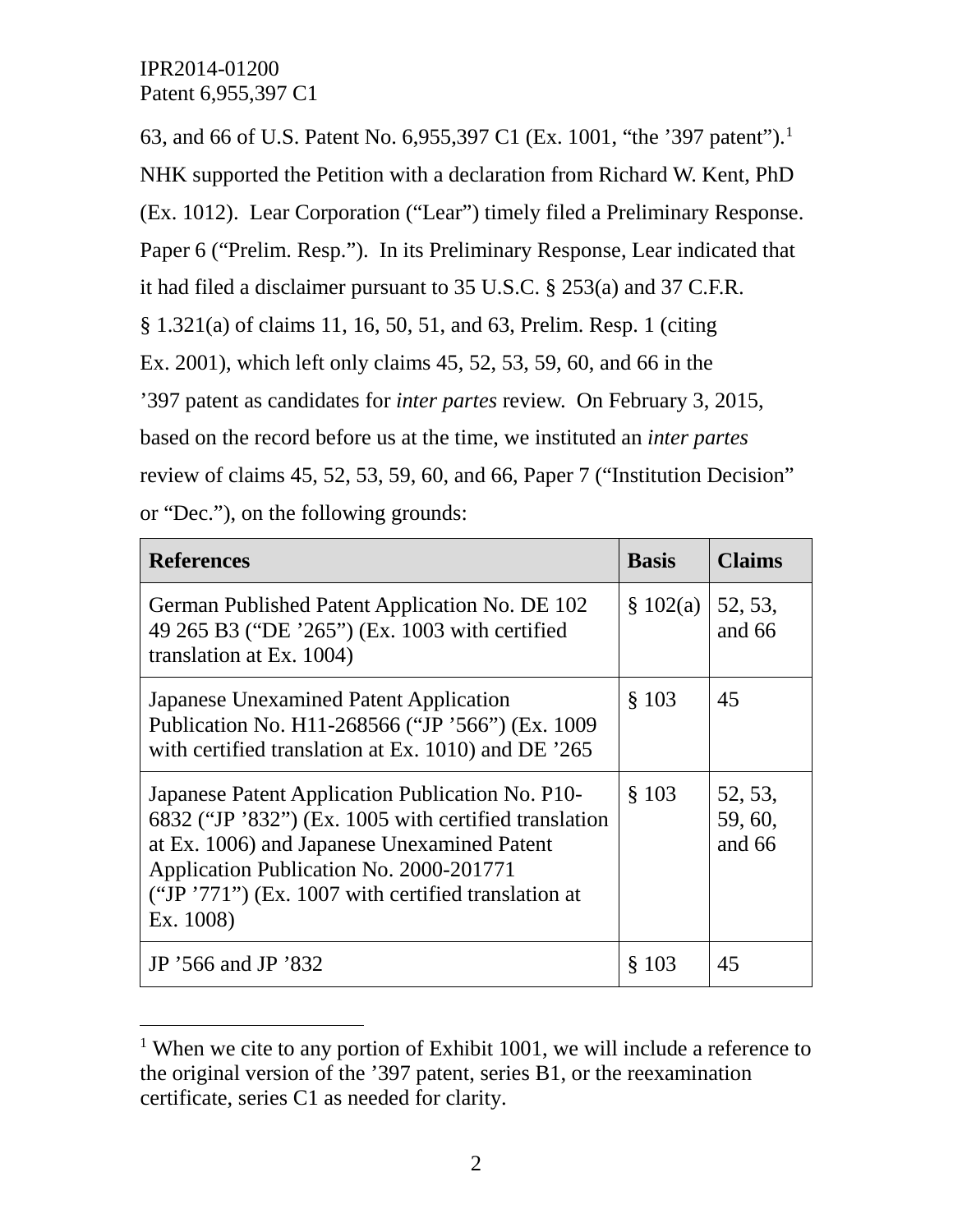Dec. 20.

After we instituted this review, Lear filed a Patent Owner Response in opposition to the Petition (Paper 11, "Resp.") that was supported by the declaration of David C. Viano, PhD (Ex. 2005). Lear also filed a statutory disclaimer of claims 45 and 66. Resp. 1; Ex. 2007. Accordingly, the only claims remaining for our consideration at trial are claims 52, 53, 59, and 60 ("the challenged claims"). *See* 35 U.S.C. § 253 (disclaimer of claims considered effective as if part of original patent); 37 C.F.R. § 42.107 (Board will not institute trial on disclaimed claims). Because Lear's disclaimer of claim 45 moots our consideration of the second and fourth challenges listed in the table above, we do not address those challenges in this Decision. NHK filed a Reply in support of the Petition (Paper 13, "Reply") that was supported by an additional declaration from Dr. Kent (Ex. 1018).

Lear also filed a Motion to Strike and/or Exclude the Testimony of NHK's Expert, Richard W. Kent. Paper 17 ("Motion" or "Motion to Exclude"). NHK opposed the Motion to Exclude. Paper 21 ("Mot. Opp."). Lear filed a Reply in support of the Motion. Paper 24 ("Mot. Reply"). Lear filed Patent Owner's Motion for Observation on the Cross Examination of Dr. Richard W. Kent, Paper 18, and NHK filed Petitioner's Response to Patent Owner's Motion for Observation, Paper 22. Lear did not move to amend any claim in the '397 patent.

We heard oral argument on September 9, 2015. A transcript is entered as Paper 28 ("Tr.").

For the reasons expressed below, we conclude that NHK has demonstrated, by a preponderance of evidence, that claims 52, 53, 59, and 60 are unpatentable. We also deny Lear's Motion to Exclude.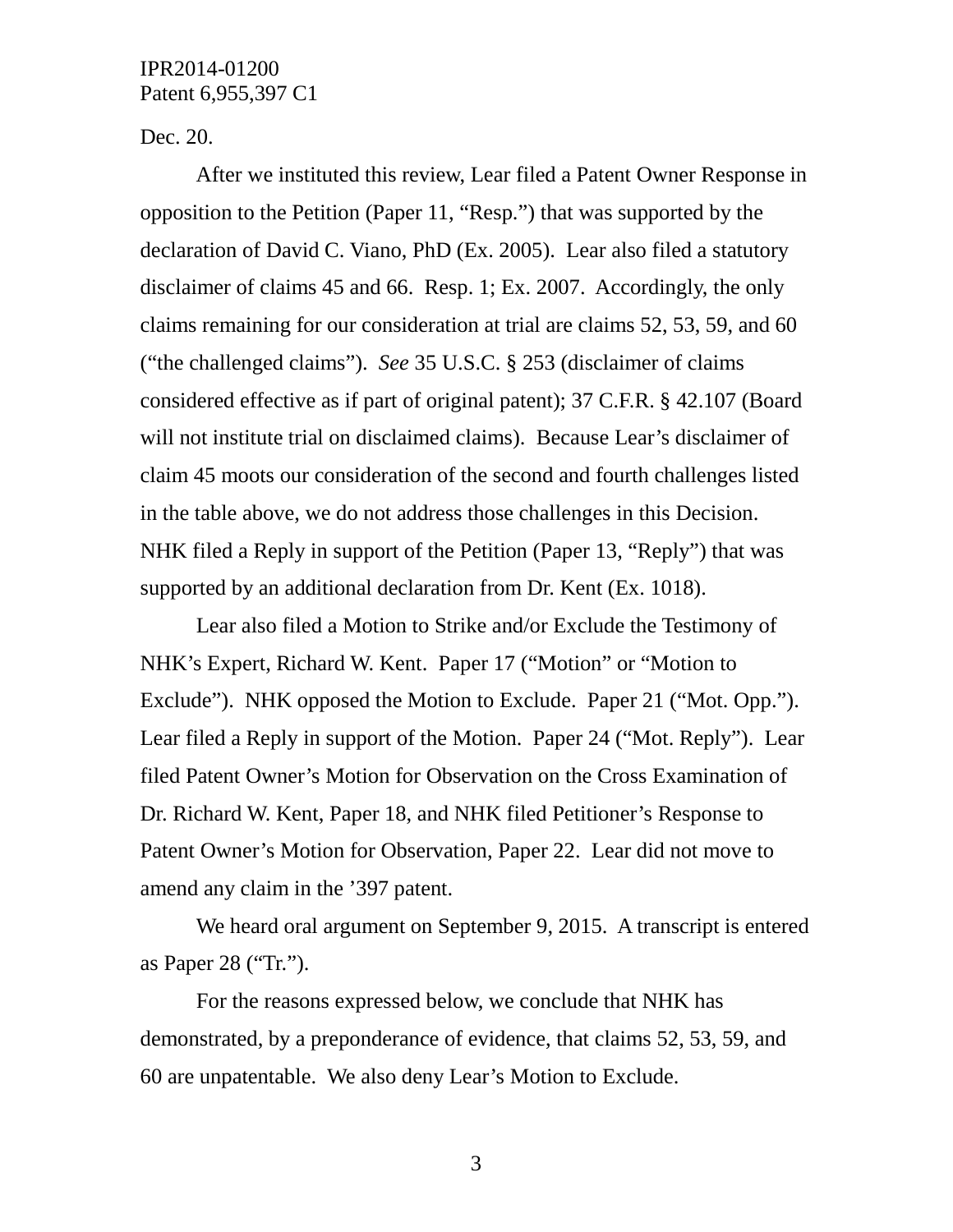## B. RELATED MATTERS

NHK identified as a related proceeding the co-pending district court litigation of *Lear Corporation v. NHK Seating of America, Inc.*, No. 2:13-cv-12937-SJM-RSW (E.D. Mich.), filed July 5, 2013. Pet. 1. NHK also identifies as a related proceeding the co-pending *Ex Parte* Reexamination Control No. 90/012,836 originally involving claims 1–9, 11–18, and 20–70 ("the Reexam"). *Id*. at 2. Lear identifies six other *inter partes* review proceedings as being directed to patents alleged to be infringed in the district court litigation with NHK, including: IPR 2014-00925 (U.S. Patent No. 8,434,818), IPR 2014-01202 (U.S. Patent No. 5,378,043); IPR 2014-01079 (U.S. Patent No. 6,631,949); IPR 2014-01101 (U.S. Patent No. 6,631,955); IPR 2014-01026 (U.S. Patent No. 6,655,733); and IPR 2014-00957 (U.S. Patent No. 7,455,357). Prelim. Resp. 1.

# C. THE '397 PATENT

The '397 patent is directed to a "vehicle seat assembly having an active head restraint system." Ex. 1001, B1, 1:7–9. All challenged claims add various limitations to independent claim 11, a claim from which they all ultimately depend. Claim  $11<sup>2</sup>$  $11<sup>2</sup>$  $11<sup>2</sup>$  recites:

11. A vehicle seat assembly comprising:

a seatback frame;

an upper armature including a head restraint;

a lower armature;

<span id="page-3-0"></span> <sup>2</sup> Because claim 11 is among the claims that Lear disclaimed, Ex. 2001, claim 11 is no longer subject to NHK's challenges to its patentability, 37 C.F.R. § 42.107(e). Nevertheless, we consider the claim to be illustrative because it recites many of the limitations at issue in this proceeding.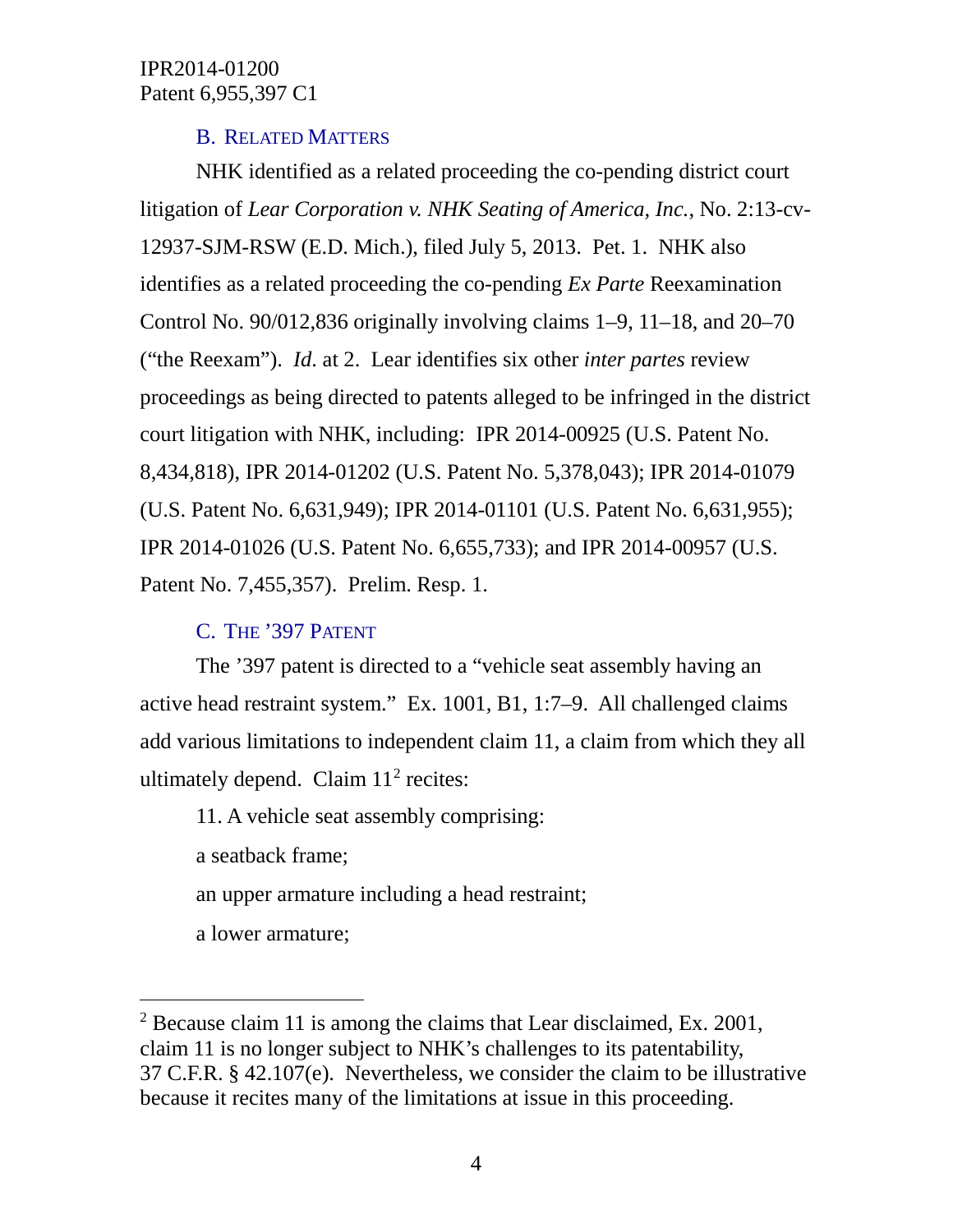- at least one first linkage moveably connected to said seatback frame at a first coupling point, operatively connected to said upper armature at a second coupling point, and operatively connected to said lower armature at a third coupling point, wherein said first coupling point and said third coupling point are disposed in spaced relation relative to each other;
- at least one second linkage moveably connected to said seatback frame at a fourth coupling point and operatively connected to said lower armature at a fifth coupling point, wherein said fourth coupling point and said fifth coupling point are disposed in spaced relation relative to each other; and
- at least one biasing member interconnecting said seatback frame and one of said first linkage and said second linkage, said biasing member operable to bias said head restraint toward an upright position;
- wherein said lower armature is operable to concurrently move each of said first linkage and said second linkage relative to said seatback frame in response to a predetermined force applied to said lower armature to thereby move said upper armature and move said head restraint toward the occupant.

*Id*. at C1, 1:47–2:6.

We refer to the colorized versions of Figures 2 and 3 of the

'397 patent shown below in describing the claimed vehicle seat assembly.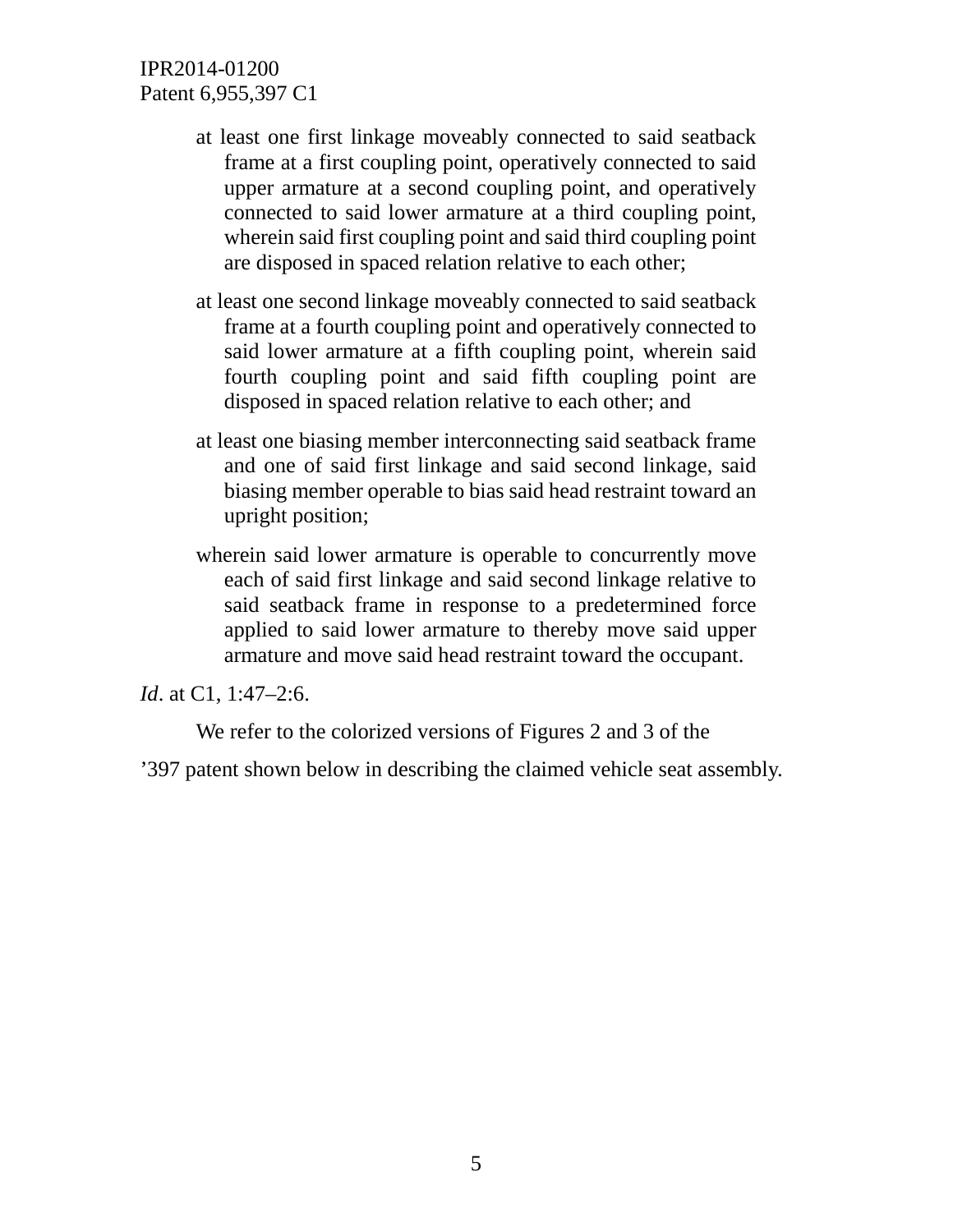



Figure 2 of the '397 patent illustrates the support frame and activation mechanism of the head restraint.

Figure 3 of the '397 patent is a partial view from behind of the mechanism illustrated in Figure 2.

First linkage 92 (green) is: (a) connected to frame 38 (yellow) at first coupling point 94, (b) operatively connected to upper armature 50 (pink) at second coupling point 96, and (c) operatively connected to lower armature 52 (blue) at third coupling point 98. *Id*. at B1, 6:33–40. Second linkage 100 (green) is: (a) connected to frame 38 (yellow) at fourth coupling point 102 and (b) operatively connected to lower armature 52 (blue) at fifth coupling point 104. *Id*. at B1, 6:60–65. "[T]he first linkage 92, the second linkage 100, and the lower armature 52 are able to freely move relative to each other and are able to freely move relative to the seatback frame 38." *Id*. at B1, 7:9–11.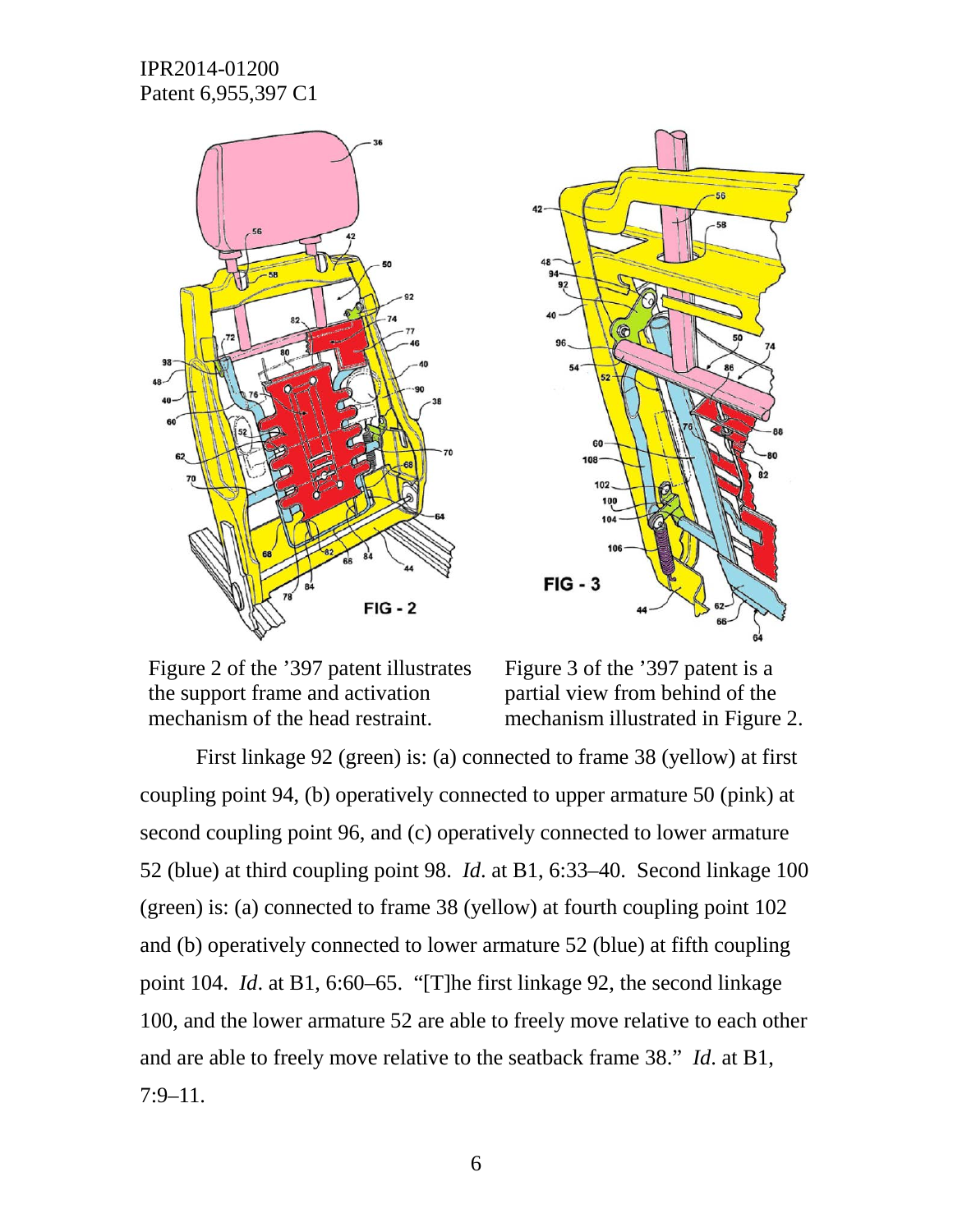Upon a rear collision, the occupant imparts a load upon first and second impact bodies 74, 76 (red) causing rearward movement of the lower armature 52 (blue). *Id*. at B1, 5:16–31. A sufficiently large load overcomes force imparted by biasing member 106 (purple) and causes first and second linkages 92, 100 (green) to pivot rearward. In turn, "[p]ivotal movement of the first linkages 92 moves the cross bar 54 of the upper armature 50, and this ultimately moves the head restraint 36 toward the head and neck area 32 of the occupant 24." *Id*. at B1, 7:38–41.

## II. CLAIM INTERPRETATION

"A claim in an unexpired patent shall be given its broadest reasonable construction in light of the specification of the patent in which it appears." 37 C.F.R. § 42.100(b); *see also In re Cuozzo Speed Techs., LLC*, 793 F.3d 1268, 1278 (Fed. Cir. 2015) ("We conclude that Congress implicitly approved the broadest reasonable interpretation standard in enacting the AIA."), *cert. granted sub nom. Cuozzo Speed Techs. LLC v. Lee*, 84 U.S.L.W. 3218 (Jan. 15, 2016) (No. 15-446). When applying that standard, we interpret the claim language as it would be understood by one of ordinary skill in the art in light of the specification. *In re Suitco Surface, Inc.*, 603 F.3d 1255, 1260 (Fed. Cir. 2010). Thus, we give claim terms their ordinary and customary meaning. *See In re Translogic Tech., Inc.*, 504 F.3d 1249, 1257 (Fed. Cir. 2007) ("The ordinary and customary meaning 'is the meaning that the term would have to a person of ordinary skill in the art in question.'"). Only terms that are in controversy need to be construed, and then only to the extent necessary to resolve the controversy. *Vivid Techs., Inc. v. Am. Sci. & Eng'g, Inc*., 200 F.3d 795, 803 (Fed. Cir. 1999).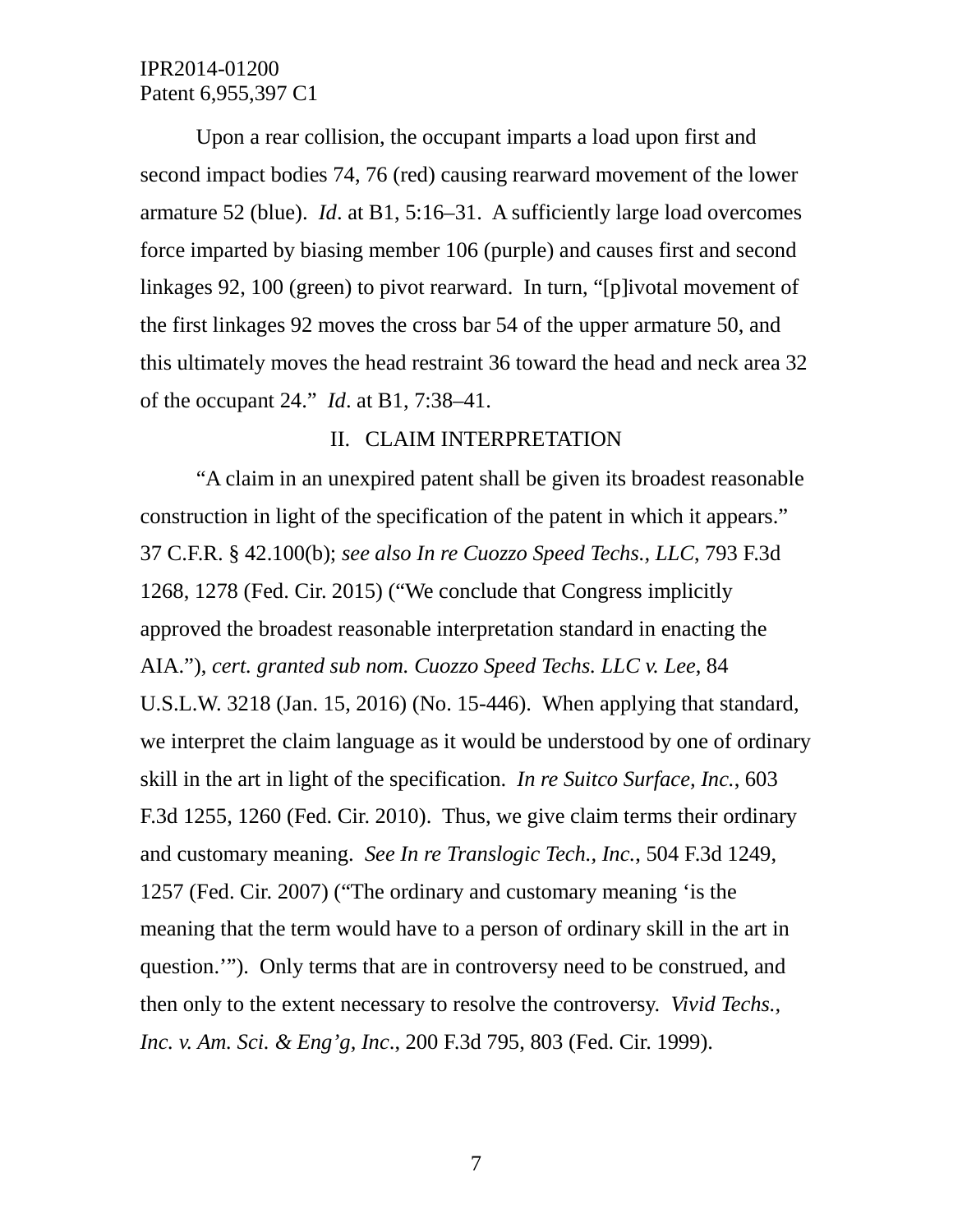NHK proposes interpretations for "operatively connected," "support," "stiffener," "cross member," "spaced relation relative to each other," and "pivot." Pet. 12–17. Of these terms, we determine that only the meaning of "stiffener" has any bearing on a disputed issue between the parties. $3$  Lear does not contest NHK's interpretation of "stiffener" as meaning "a structure that reinforces another structure." Resp. 13. We adopt NHK's interpretation of the term "stiffener," as we consider that interpretation to comport with the broadest reasonable interpretation of the term.

## III. THE CHALLENGES TO PATENTABILITY

We instituted a review of the patentability of claims 52, 53, 59, and 60 of the '397 patent on the grounds that those claims may be anticipated or obvious in light of various prior art references including: DE '265, JP '832, and JP '771. Dec. 9–17.

"A claim is anticipated only if each and every element as set forth in the claim is found, either expressly or inherently described, in a single prior art reference." *Verdegaal Bros. v. Union Oil Co. of Cal.*, 814 F.2d 628, 631 (Fed. Cir. 1987). The Supreme Court in *KSR International Co. v. Teleflex Inc.*, 550 U.S. 398 (2007) reaffirmed the framework for determining obviousness as set forth in *Graham v. John Deere Co*., 383 U.S. 1 (1966). As observed by the Court in *KSR*, the factual inquiries set forth in *Graham*

<span id="page-7-0"></span><sup>&</sup>lt;sup>3</sup> The parties offer competing interpretations for "operatively connected," "support," and "spaced relation relative to each other." *Compare* Pet. 12–14, 15–16 *with* Resp. 9–15. Neither party explains how, if at all, our analysis of the differences between the prior art and the claims depends upon our resolution of their disputes over the meaning of these terms. Accordingly, we do not consider it necessary to interpret expressly any of these terms.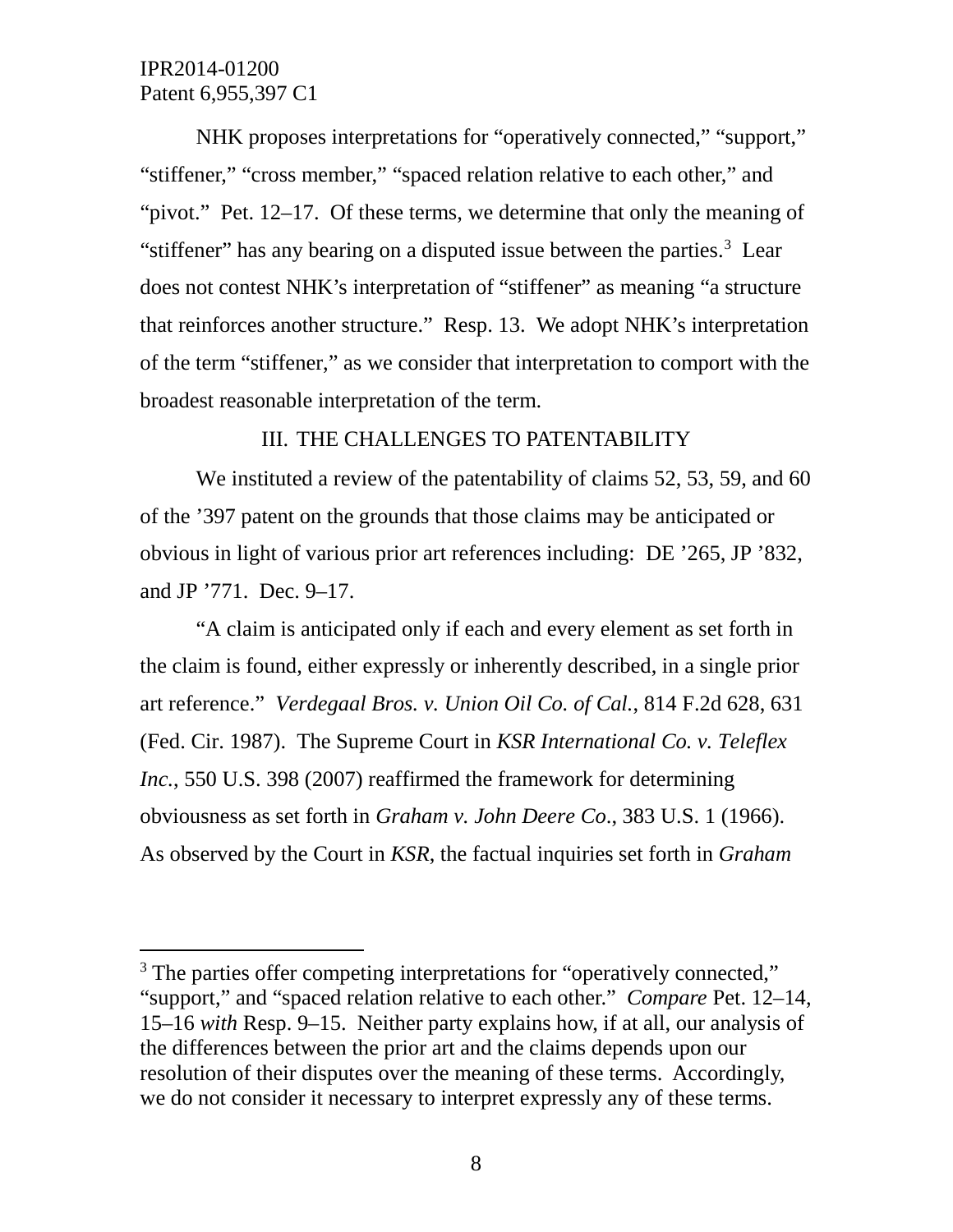that are applied for establishing a background for determining obviousness under 35 U.S.C. § 103(a) are summarized as follows:

- 1. Determining the scope and content of the prior art.
- 2. Ascertaining the differences between the prior art and the claims at issue.
- 3. Resolving the level of ordinary skill in the pertinent art.
- 4. Considering objective evidence present in the application indicating obviousness or nonobviousness.

*KSR*, 550 U.S. at 406. With these standards in mind, we address each challenge below.

## A. THE PARTIES' POST-INSTITUTION ARGUMENTS

In our Institution Decision, we concluded that the argument and evidence adduced by NHK demonstrated a reasonable likelihood that: (1) DE '265 anticipated claims 52 and 53, Dec. 9–13, and (2) the combination of JP '832 and JP '771 rendered claims 52, 53, 59, and 60 obvious, *id*. at 14–17. We must now determine whether NHK has established by a preponderance of the evidence that the specified claims are unpatentable over the cited prior art. 35 U.S.C. § 316(e). In this connection, we previously instructed Lear that "any arguments for patentability not raised in the [Patent Owner Response] will be deemed waived." Paper 8, 5; *see also* 37 C.F.R. § 42.23(a) ("Any material fact not specifically denied may be considered admitted."). Additionally, the Board's Trial Practice Guide states that the Patent Owner Response "should identify all the involved claims that are believed to be patentable and state the basis for that belief." Office Patent Trial Practice Guide, 77 Fed. Reg. 48,756, 48,766 (Aug. 14, 2012).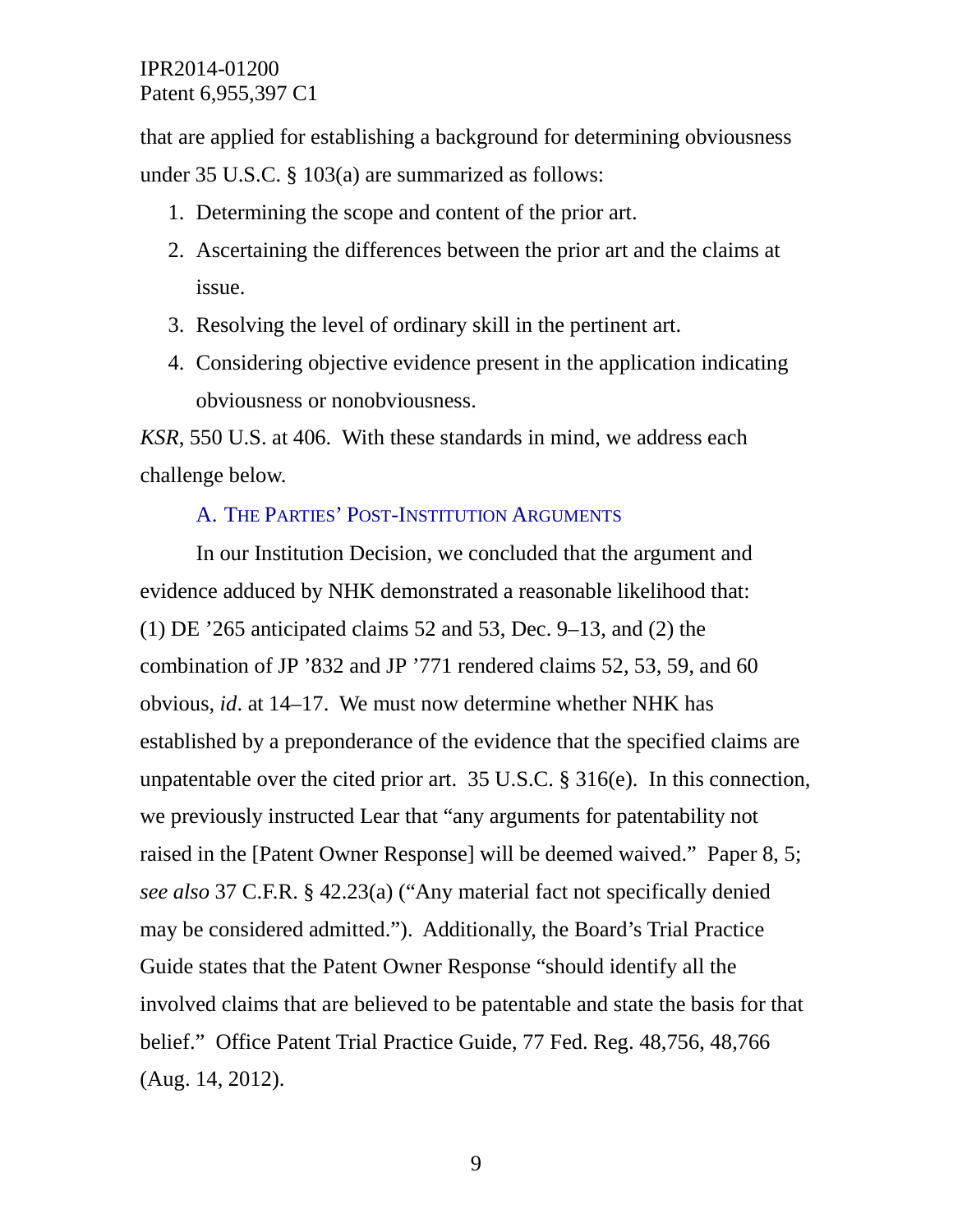Lear does not contest that DE '265 describes all elements of claims 52 and 53. *See* Resp. 16–23 (arguing only that DE '265 is not prior art under 35 U.S.C. § 102(a)). Lear also does not contest that the combination of JP '832 and JP '771 describes all elements of claims 52, 53, 59, and 60. *See id*. at 23–32 (arguing only that combining JP '771 with JP '832 renders JP '832 unfit for its intended purpose). Accordingly, the record now contains unrebutted arguments and evidence presented by NHK regarding the manner in which the asserted prior art teaches all elements of the claims against which that prior art is asserted. As discussed below, Lear contests only whether DE '265 is prior art to claims 52 and 53 and whether it would have been obvious to combine JP '771 with JP '832.

#### B. ANTICIPATION OF CLAIMS 52 AND 53 BY DE '265

We preliminarily determined that NHK had established a reasonable likelihood of showing that DE '265 anticipates claims 52 and 53. Dec. 9–13 (citing Pet. 21–28, Ex. 1012  $\P$  54–61). Lear argues only that DE '265 is not prior art and does not contest that DE '265 describes all elements of claims 52 and 53 as those elements are arranged in those claims. Resp. 16–23. For the reasons expressed below, NHK persuades us by a preponderance of evidence that DE '265 is prior art under 35 U.S.C. § 102(a) and anticipates claims 52 and 53.

Lear contends that DE '265 is not prior art to claims 52 and 53 because Mladen Humer, the inventor, conceived the subject matter of these claims before the effective date of DE '265 and diligently reduced the claimed subject matter to practice within the relevant time period. Resp. 16– 23. In support of its contentions, Lear proffers the Declaration of Mladen Humer, which Lear also presented to the Office during the Reexam.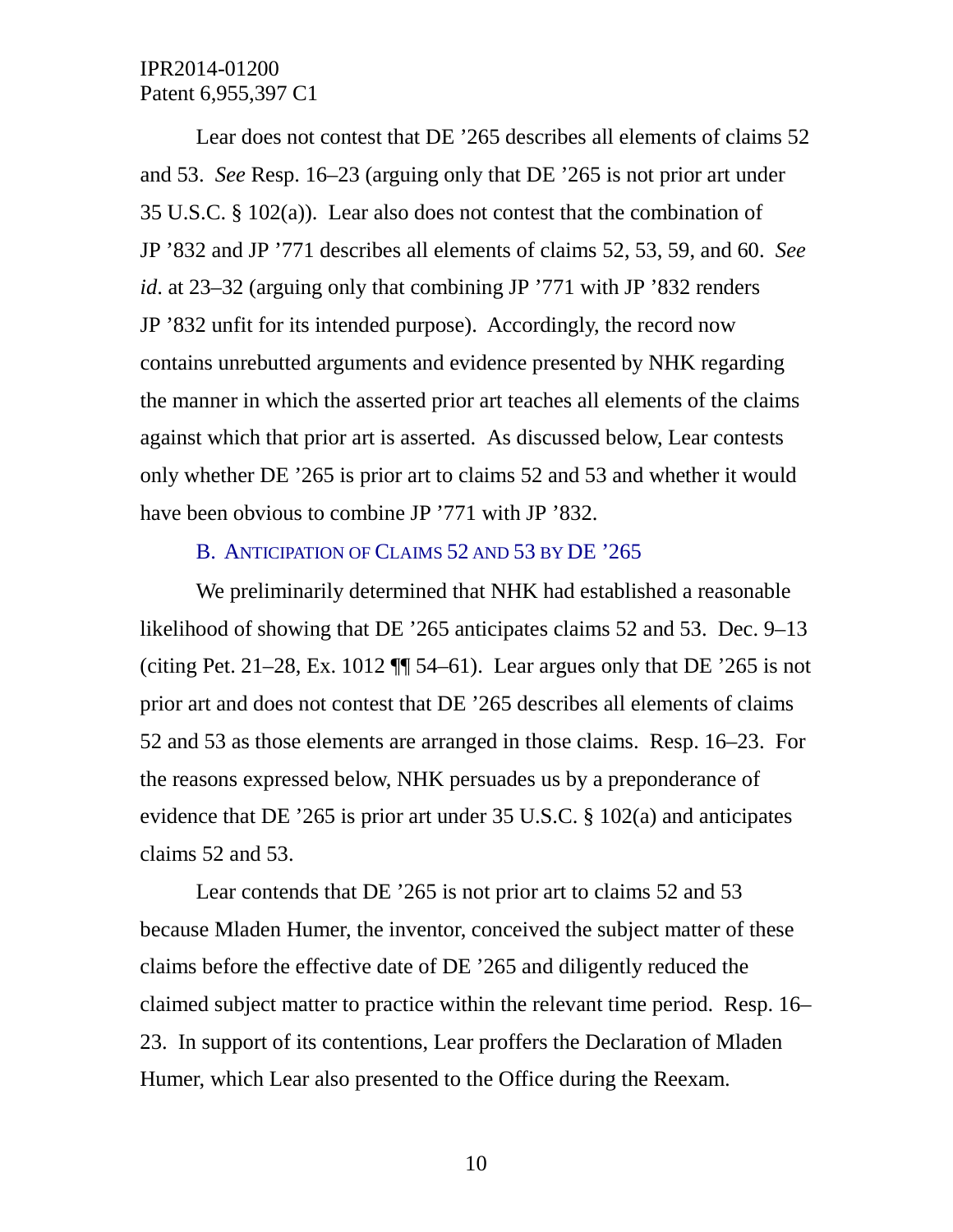Resp. 16 (citing Ex. 2003 ("the Humer Decl.")). Mr. Humer testifies, "I conceived of the invention by at least May 19, 2003." Ex. 2003 ¶ 2. He also testifies:

Attached as Exhibit 1 is an invention disclosure for the invention of the '397 patent, documenting my earlier conception of the claimed invention. The exploded view is dated May 19, 2003. The acronym SAHR stands for Self Aligning Head Restraint. The labeled "Armature Sub-Assembly: Upper" includes upright guides that receive posts of a head restraint.

*Id*. **¶** 8. The "Exhibit 1"<sup>[4](#page-10-0)</sup> to which Mr. Humer refers above is reproduced in pertinent part below.



<span id="page-10-0"></span><sup>&</sup>lt;sup>4</sup> When citing exhibits to the Humer Decl., we adopt the parties' convention of citing those exhibits as, for example, Ex. 2003-1 (for Exhibit 1 to the Humer Decl.).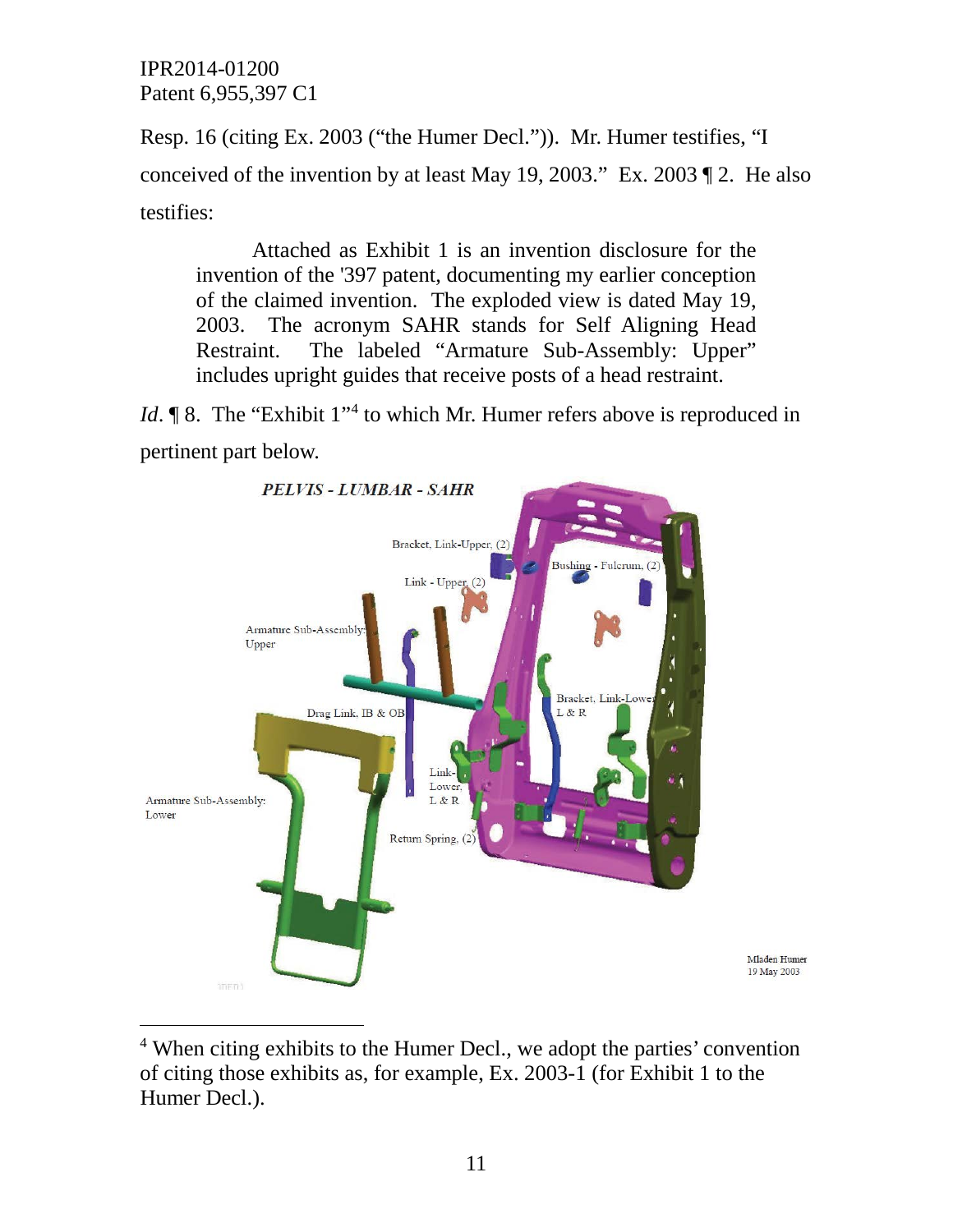> The figure is an exploded view of a selection of internal components of a head restraint system.

Regarding the components shown above and in all other versions illustrated in later-appearing exhibits, Mr. Humer testifies that the "multiple variations discussed below generally include the same active head restraint concept, which is claimed in the patent. The design maintained the overall concept of structure and function through the multiple variations." Ex. 2003 ¶ 7. Mr. Humer describes Exhibits 5–7, 10, 12, 14–19, and 21–26 to his declaration as illustrating "a variation," "variations," "further variations," or "another variation" of the claimed invention. *E.g.*, *id*. ¶¶ 12–14, 17, 19, 22, 24, 26, 28, 30, 32, 35, 36, 38–41, 45, and 46. The only evidence probative of the relationship between these "variations" of the headrest system and claims 52 and 53 is Mr. Humer's testimony stating:

For the period of January 23, 2004, which is prior to the publication of [DE '265], to the filing of the application for the '397 patent on September 27, 2004, my colleagues and I worked continuously on developing the invention of claims 1, 2, 4-9, 11- 13, 15-18, 20-43, 45-64 and 66 of the '397 patent.

### *Id*. ¶ 3.

The words appearing in Exhibit 2003-1 constitute the only textual description in evidence that potentially explains the manner in which any of the components shown in the Exhibit connect, if at all, to each other. *See id*. ¶¶ 1–46 (only paragraph 7 explaining any aspect of Ex. 2003-1 and failing to address relationship among components in the figure of Ex. 2003-1). Terms appearing in Exhibit 2003-1 such as "link," "lower armature," and "upper armature" imply a mechanical relationship among the components shown in Exhibit 2003-1. We determine that those implied relationships are insufficient to establish the manner in which those components connect and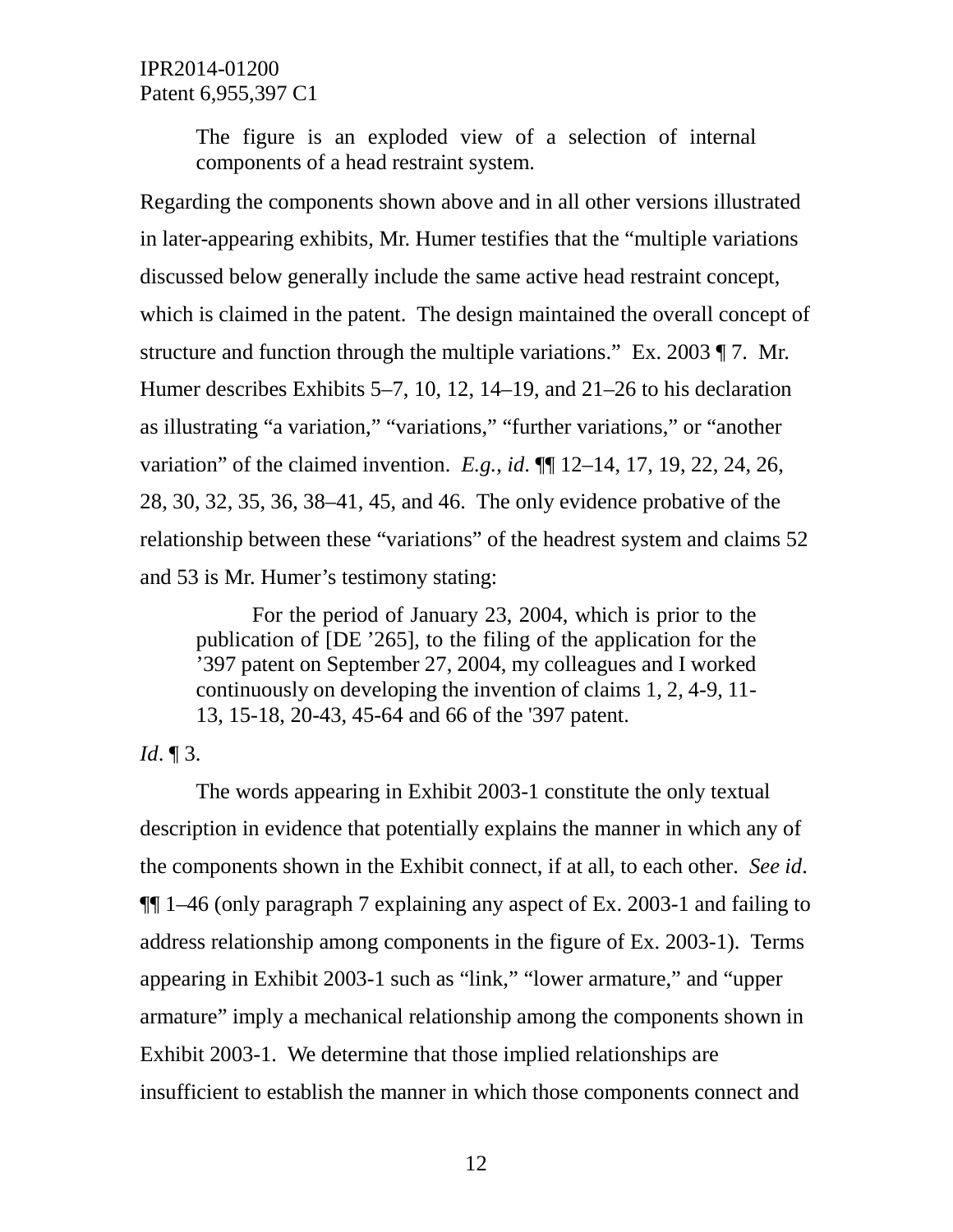move relative to each other. We also note the Mr. Humer does not testify in any detail about the correlation, if any, between the components shown in Exhibit 2003-1 and the elements of claims 52 and 53.

Nevertheless, Lear contends that the components shown in Exhibit 2003-1 correlate to the elements of claims 52 and 53 as set forth in the numeric annotations appearing in Exhibit 2004, which is reproduced below. Resp. 19 (reproducing Exhibit 2004).



Lear's annotated version of the figure from Exhibit 1 to the Humer Decl. includes reference numerals corresponding to those used in the Specification to identify the elements.

Lear also provides the following versions of claims 11, 52, and 53 with embedded references to the same numerals used in the annotated figure: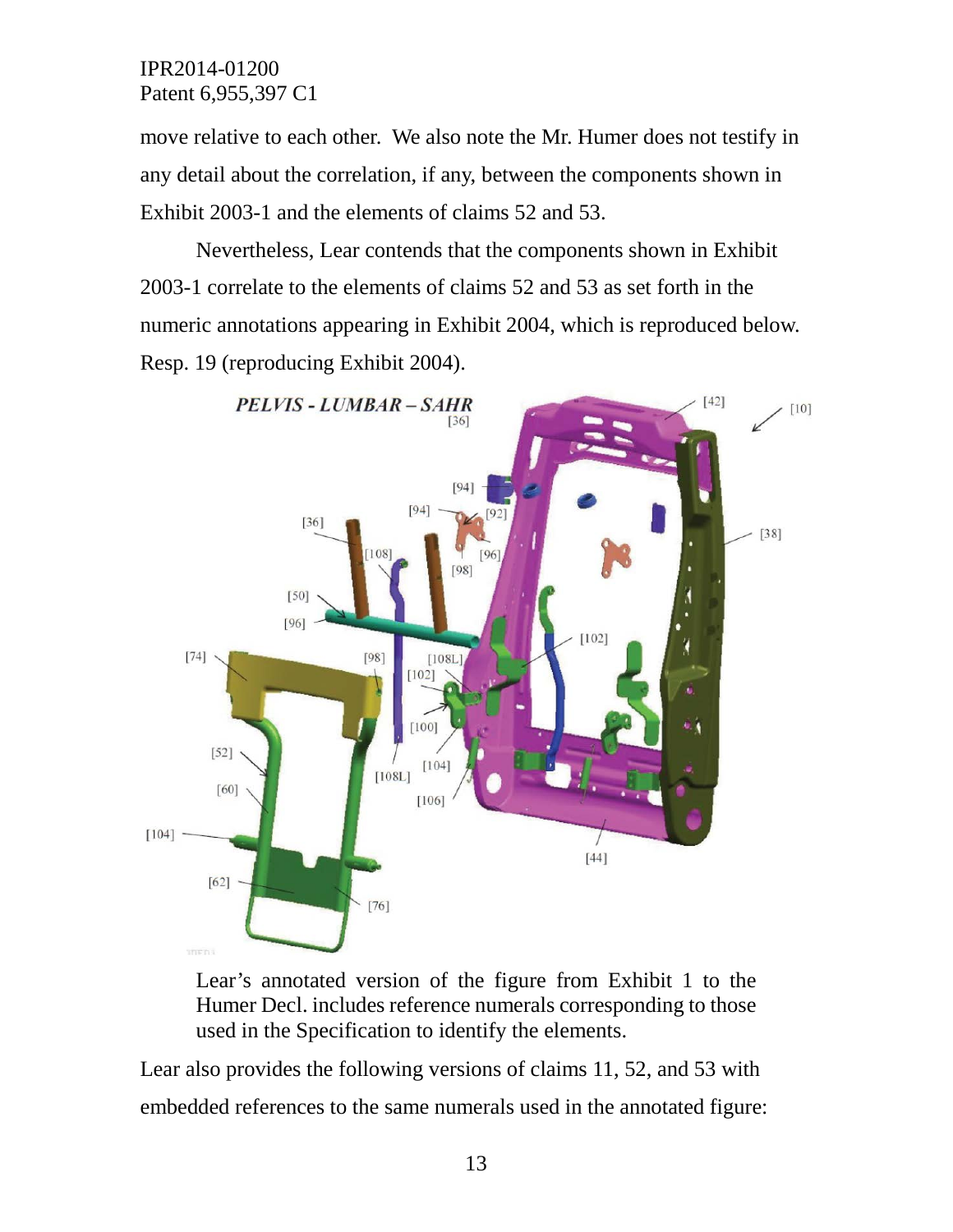11. A vehicle seat assembly [10] comprising:

a seatback frame [38];

an upper armature [50] including a head restraint [36];

a lower armature [52];

at least one first linkage [92] moveably connected to said seatback frame [38] at a first coupling point [94], operatively connected to said upper armature [50] at a second coupling point [96], and operatively connected to said lower armature [52] at a third coupling point [98], wherein said first coupling point [94] and said third coupling point [98] are disposed in spaced relation relative to each other;

at least one second linkage [100] moveably connected to said seatback frame [38] at a fourth coupling point [102] and operatively connected to said lower armature [52] at a fifth coupling point [104], wherein said fourth coupling point [102] and said fifth coupling point [104] are disposed in spaced relation relative to each other; and

at least one biasing member [106] interconnecting said seatback frame [38] and one of said first linkage [92] and said second linkage [100], said biasing member [106] operable to bias said head restraint [36] toward an upright position;

wherein said lower armature [52] is operable to concurrently move each of said first linkage [92] and said second linkage [100] relative to said seatback frame [38] in response to a predetermined force applied to said lower armature [52] to thereby move said upper armature [50] and move said head restraint [36] toward the occupant.

\* \* \*

52. A vehicle seat assembly [10] as set forth in claim 11 wherein the lower armature [52] comprises a stiffener [62].

\* \* \*

53. A vehicle seat assembly [10] as set forth in claim 52 wherein the stiffener [62] extends generally horizontally.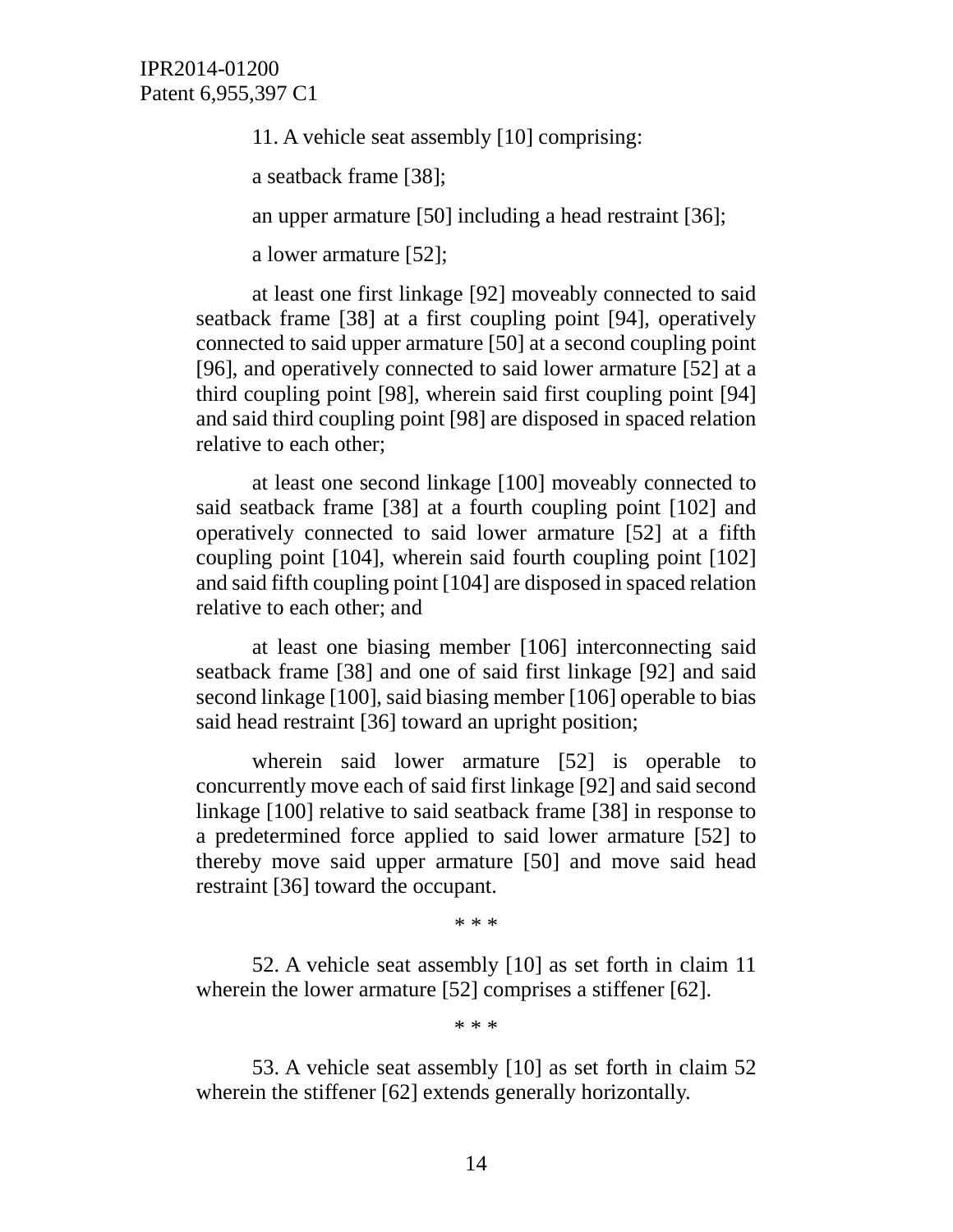Resp. 20–21. Lear fails to submit testimony from Mr. Humer, Dr. Viano, or any other evidence to support its contention that the annotations in Ex. 2004 accurately correlate elements recited in claims 52 and 53 to the components shown in the Exhibit. Accordingly, we consider Lear's annotations to be attorney argument unsupported by evidence. Without such evidentiary support, Lear's argument that Mr. Humer conceived the invention of claims 52 and 53 before publication of DE '265 is unpersuasive.

Additionally, even if we were to ascribe evidentiary weight to Exhibit 2004, NHK persuades us that Exhibit 2004 still fails to demonstrate Mr. Humer's conception of every feature recited in claims 52 and 53. NHK argues that Exhibit 2004 does not demonstrate Mr. Humer's possession of every feature recited in claims 52 and 53 and thus fails to establish conception early enough to eliminate DE '265 as prior art. Reply 5–10. More specifically, NHK contends that Exhibit 2004 fails to describe the ways in which various elements of the claimed seat assembly move relative to each other in response to forces applied to the assembly. *Id*. at 6–8. NHK also contends that Exhibit 2004 fails, for example, to illustrate "at least one first linkage movably connected to said seatback frame at a first coupling point." *Id*. at 8–9. In that regard, referring to annotations in the pertinent portion of the figure from Exhibit 2004, which is reproduced below, Lear contends that the numbered elements correlate to the claim language as follows:

at least one first linkage [92] moveably connected to said seatback frame [38] at a first coupling point [94], operatively connected to said upper armature [50] at a second coupling point [96], and operatively connected to said lower armature [52] at a third coupling point [98], wherein said first coupling point [94] and said third coupling point [98].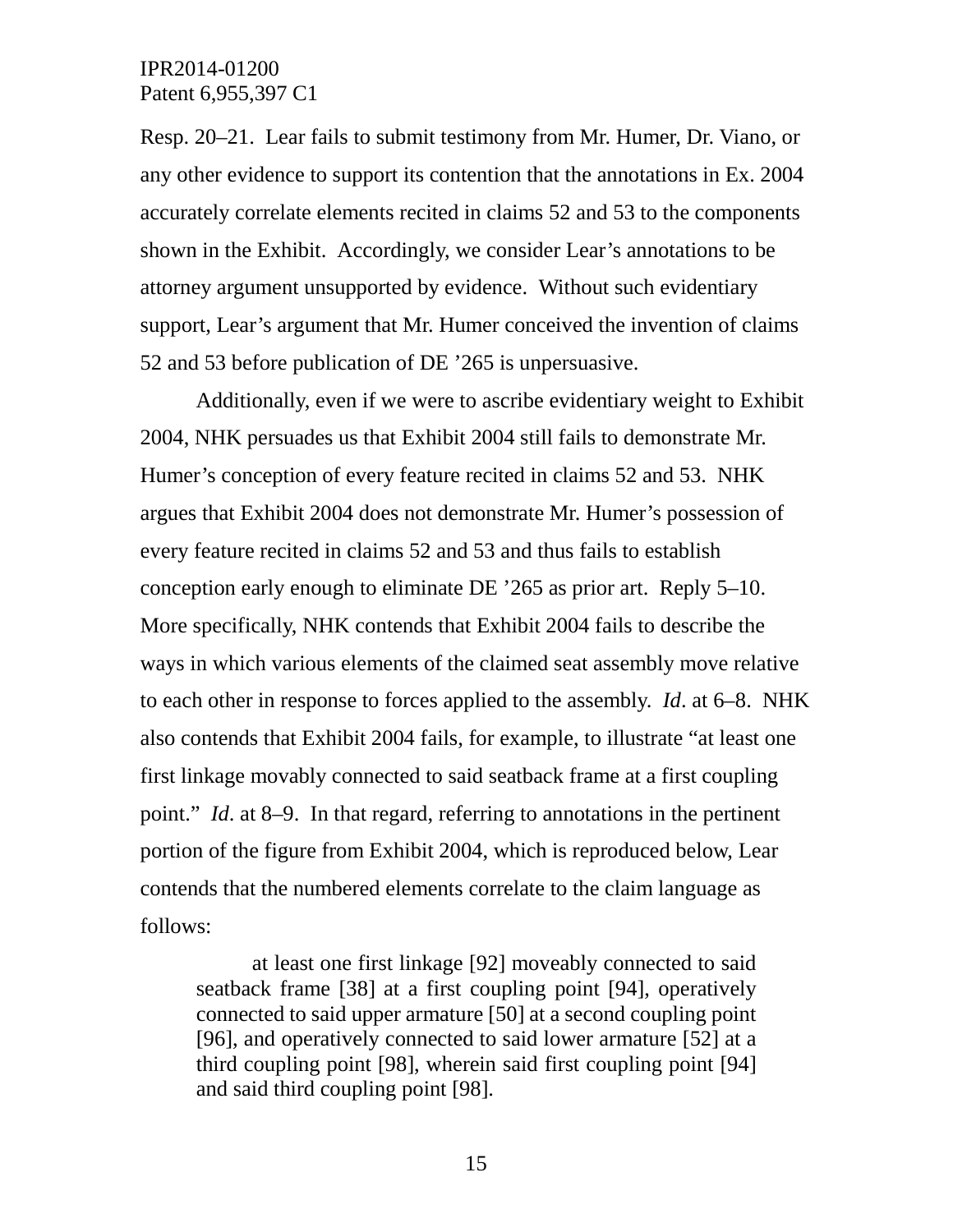

Resp. 20.

NHK argues that "[w]ithout additional explanation or support, it is impossible to determine that this exploded view supports the elements of claim 11." Reply 9. The claims require that linkage 92 be coupled to frame 38 and lower armature 52 at two different "coupling points." Exhibit 2004 fails to illustrate whether or how lower armature 52 is connected to frame 38 via linkage 92. Without evidence supporting Lear's argument, we conclude that Exhibit 2004 and Exhibit 2003-1 do not demonstrate conception of the subject matter of claims 52 and 53, both of which depend from claim 11.

On the evidence before us, NHK persuades us that DE '265 qualifies as prior art under 35 U.S.C. § 102(a). Lear does not otherwise argue that DE '265 fails to anticipate claims 52 and 53. As noted in part III.A above, NHK persuades us by a preponderance of evidence that DE '265 describes all elements of claims 52 and 53. Accordingly, NHK persuades us by a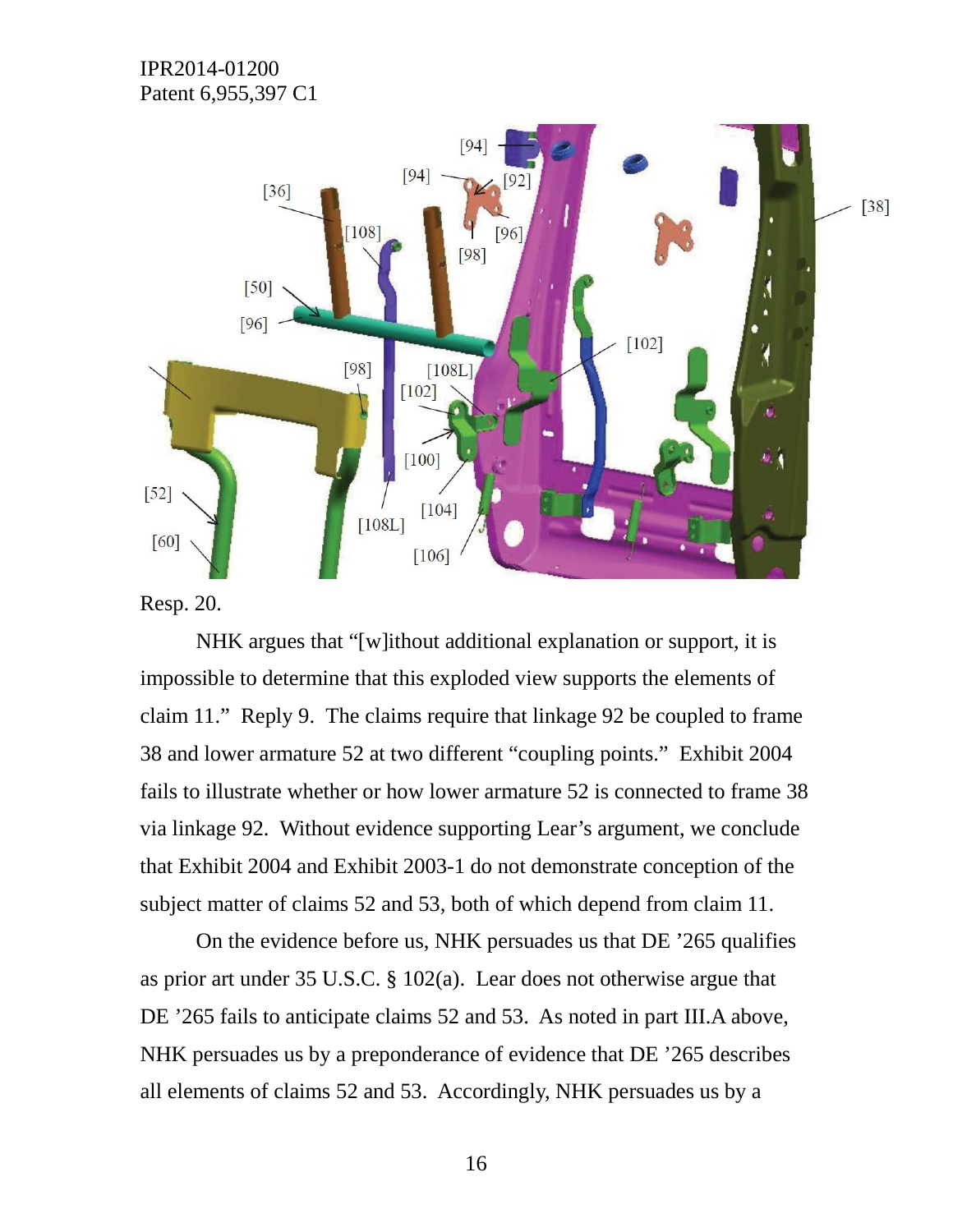preponderance of evidence that DE '265 anticipates claims 52 and 53 under 35 U.S.C. § 102(a).

## C. OBVIOUSNESS OF CLAIMS 52, 53, 59, AND 60 IN VIEW OF JP '832 AND JP '771

Claim 52 depends from claim 11 and further recites "the lower armature comprises a stiffener." Ex. 1001, C1, 4:59–60. Claim 53 depends from claim 52 and further recites that "the stiffener extends generally horizontally." *Id.* at C1, 4:61–62. Claim 59 depends from claim 50, which depends from claim 11, and further recites that "the lower armature further comprises a stiffener mechanically supporting the at least one support." Ex. 1001, C1, 5:17–18. The "at least one support" is an element introduced in intervening claim 50 as follows: "the lower armature comprises at least one support." *Id*. at C1, 4:56. Claim 60 depends from claim 59 and further recites "the stiffener extends generally parallel to the lower cross member." *Id*. at C1, 5:19–21.

We preliminarily determined on the record before us at the time that NHK had established a reasonable likelihood of showing that the combination of JP '832 and JP '771 renders claims 52, 53, 59, and 60 unpatentable as obvious. Dec. 14–16. The dispute at trial focuses upon whether a skilled artisan would have combined the stiffener as described in JP '771 with the head restraint system described in JP '832. For the reasons expressed below, NHK persuades us that claims 52, 53, 59, and 60 are unpatentable as obvious in view of the combination of JP '832 and JP '771.

## *1. NHK's Argument and Evidence in the Petition*

NHK contends that JP '832 describes all elements recited in independent claim 11 and dependent claim 50. Pet. 31–40. NHK relies upon JP '771 as describing the stiffener added in claims 52, 53, 59, and 60.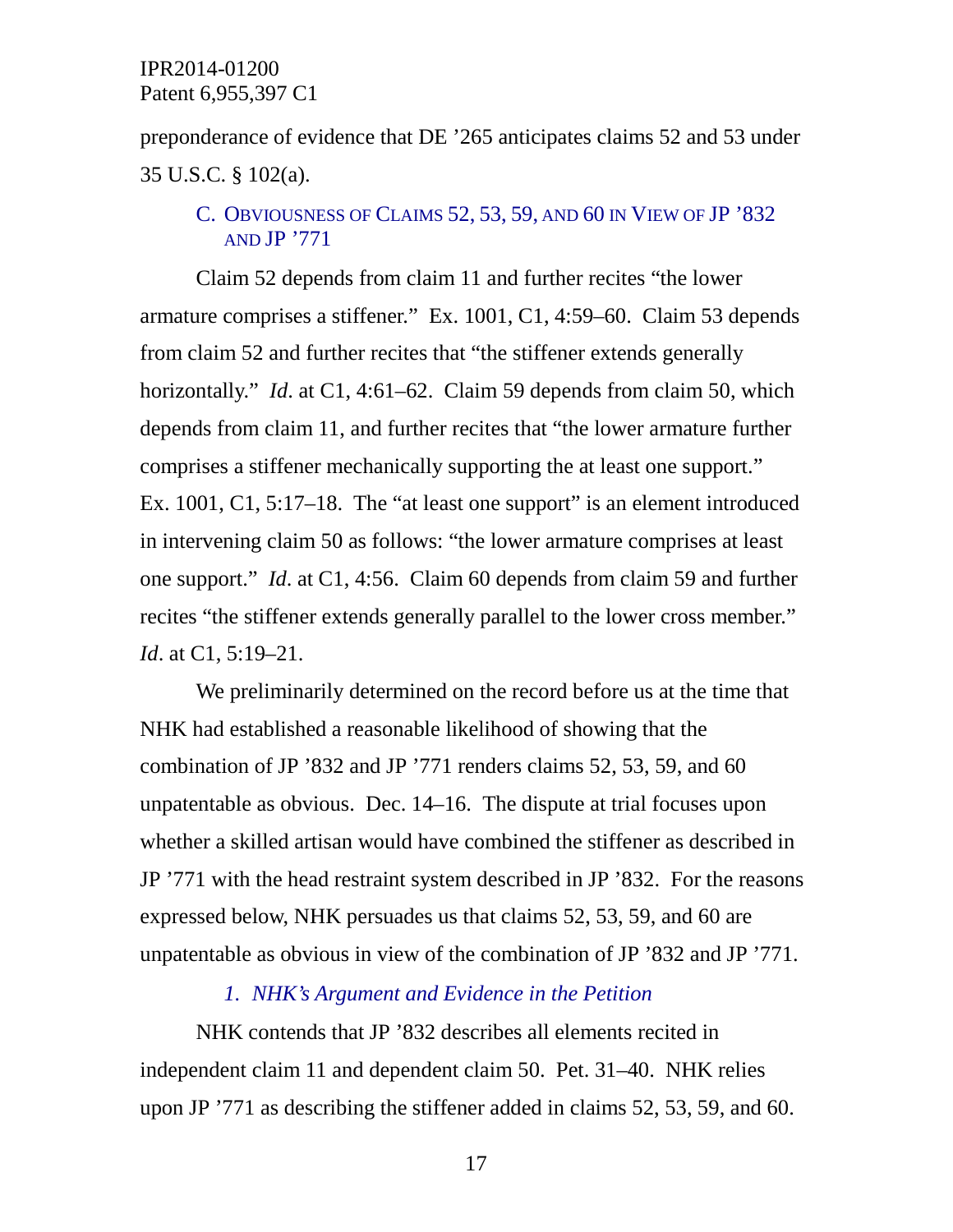*Id*. at 41–46. Lear does not dispute NHK's contentions. *See* Resp. 1–32 (not addressing any aspect of claims 11, 50, 52, 53, 59, or 60).

#### a) Claims 52 and 53

NHK contends that JP '832 describes all elements of independent claim 11 and proffers testimony from Dr. Kent to support its contentions. Pet. 31–39; Ex. 1012 ¶¶ 66–70. Dr. Kent testifies that stiffeners were "well known in the art prior to the critical date of the '397 patent" and cites JP '771 as an example to support his conclusion. Ex. 1012 ¶ 71. NHK contends that JP '771 describes armature pipes 8 connected by a horizontal bar that constitutes the stiffener introduced in claim 52 and further limited in claim 53. Pet. 41–42 (citing Ex. 1012 ¶ 71). NHK contends that a skilled artisan would have known that "adding a supporting means as expressly taught in JP '771 to the assembly of JP '832 would stabilize the lower armature and prevent wobbling and other deformation, and would help to more efficiently move the headrest towards the head of the passenger." Pet. 43 (citing Ex. 1012, ¶ 74). NHK also contends that a skilled artisan "would have recognized these benefits and could have easily implemented the JP '771 teachings into the structure disclosed in JP '832." Pet. 43 (citing Ex. 1012 ¶ 74).

#### b) Claims 59 and 60

NHK identifies "side support portion 20C" of JP '832 as the "support" introduced in claim 50. Pet. 40 (citing Ex. 1006 ¶ 12). NHK contends that the claimed stiffener is described for example, by the horizontal portion of armature pipes 8 in JP '771. Pet. 45. NHK contends, and Dr. Kent testifies, that the horizontal portion of armature pipes 8 describes a stiffener that "extends generally parallel to the lower cross member" as recited in claim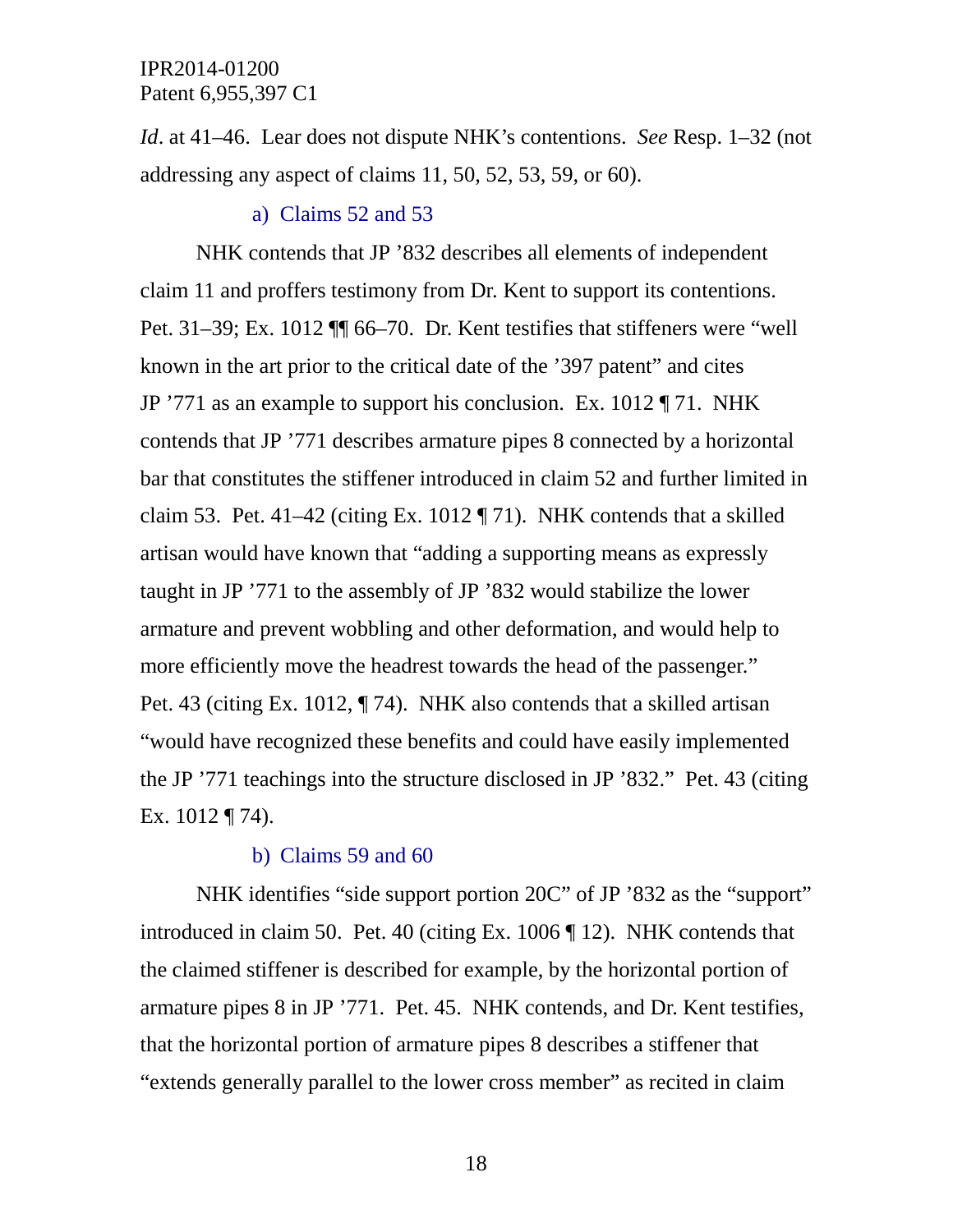60. Pet. 46 (citing Ex. 1008, Figs. 2, 8; Ex. 1012 ¶ 75). Dr. Kent testifies that a skilled artisan "would have recognized these benefits and could have easily implemented the JP '771 teachings into the structure disclosed in JP '832. For example, there is room in the JP '832 seatback to add a stiffener between supports 20C, e.g., by welding." Ex. 1012 ¶ 74.

## *2. Lear's Arguments*

Lear argues that NHK fails to establish that claims 52, 53, 59, and 60 are unpatentable as obvious because adding a stiffener to the seat described in JP '832 as NHK proposes "is counter to the intended purpose of the JP '832 seat design." Resp. 30–32. More specifically, Lear argues that JP '832 incorporates "S-wire springs" to support the occupant and transfer loads to the linkages in a manner that achieves the "important design considerations" of "occupant comfort." *Id*. at 31. Lear contends that adding the "rigid body stiffener of JP '771 destroys the intended compliance of the S-wire springs." *Id*. at 32. Lear relies upon Dr. Viano's testimony that:

The design of JP '832 balances comfort and design by employing S-wires for receiving both normal and crash-related input loads. The proposed combination to add a rigid body stiffener such as armature pipes 8 as disclosed in JP '771 would worsen the comfort of the seat design of JP '832 and negate the very purpose of the S-wire springs.

*Id.* (citing Ex. 2005 ¶ 103). Dr. Viano cites no documentary evidence to support his conclusions about the intentions of the designers of the system described in JP '832.

## *3. NHK's Argument in the Reply*

In response to Lear's arguments, NHK argues that JP '832 never mentions comfort features but instead focuses upon "a vehicle seat designed to absorb an impact from a rear end of a vehicle." Reply 16 (citing Ex. 1006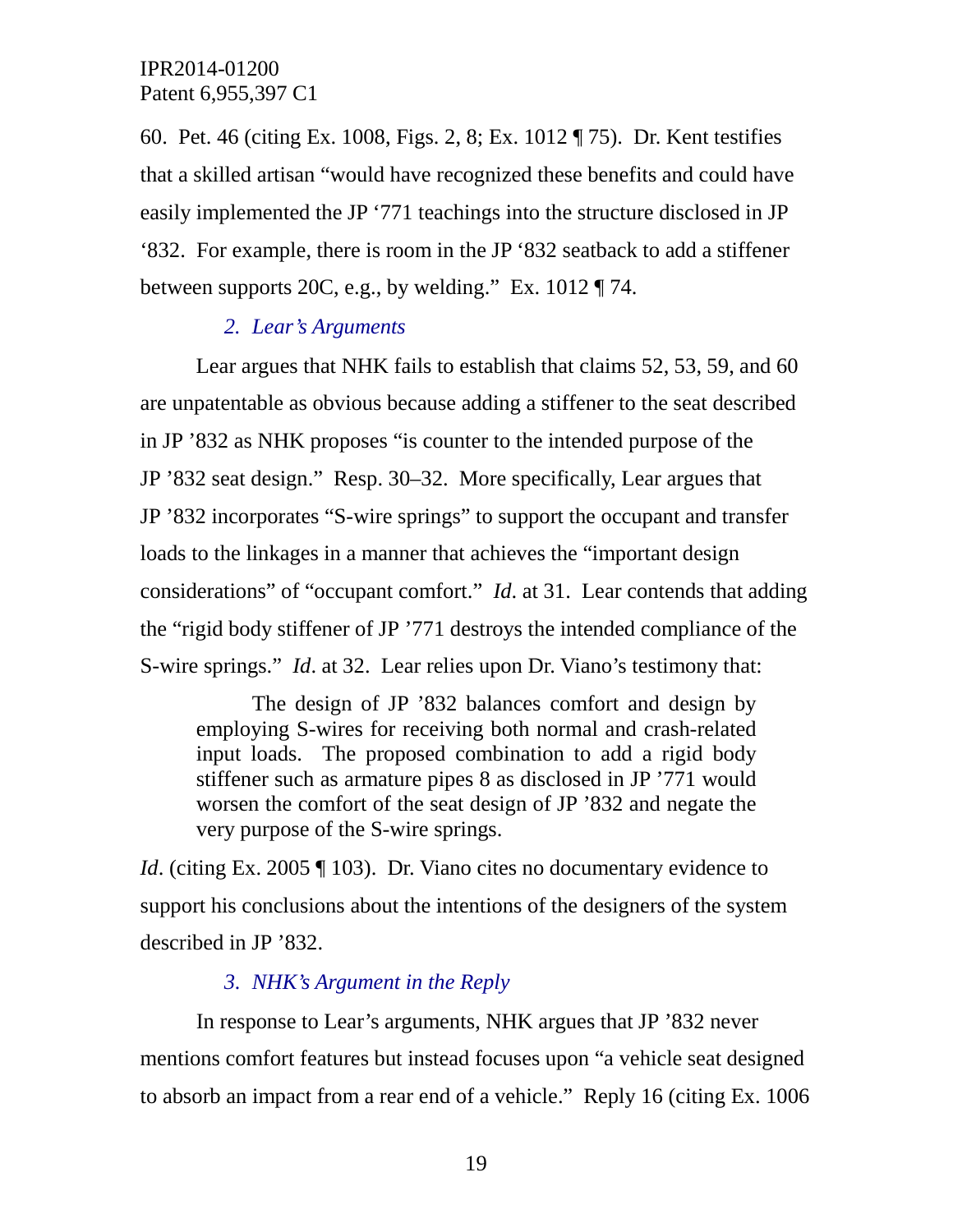¶ 6). NHK also points out that JP '832 discusses only deploying a headrest to protect the passenger's head in its "PROBLEM" and "SOLUTION" sections. *Id*. at 17 (citing Ex. 1006 ¶¶ 4–9). NHK contends that JP '832, therefore, never expressly indicates that "comfort" is the "intended purpose" of its seating system. *Id*. NHK also contends that, even if we were to accept that comfort is an intended purpose of JP '832, a skilled artisan would have found it obvious to position a stiffener behind support portions 20B of JP '832. *Id*. at 18–19. Positioning the stiffener in this manner would have achieved the added benefit of ensuring that the headrest deploys correctly even when the seat is loaded in an unbalanced manner across the seat width without compromising the comfort of the seat. *Id*. (citing Ex. 1018 ¶¶ 22– 24). Dr. Viano, when cross examined by NHK, testified that an occupant likely would not feel the S-wire support in JP '832 when sitting in the seat. Ex. 1017, 35:10–16. NHK concludes, and we agree, that the preponderance of evidence supports our determination that positioning a stiffener behind that S-wire support would not affect the comfort of the seat. Reply 19.

## *4. Conclusion*

As noted in part III.A above, NHK persuades us by a preponderance of evidence that the combination of JP '832 and JP '771 describes all elements of claims 52, 53, 59, and 60. NHK persuades us by a preponderance of evidence that a skilled artisan would have considered it obvious to incorporate a stiffener such as the one described in JP '771 in the structure of JP '832. Lear's argument that the intended purpose of JP '832 was to provide comfort for the occupant is not persuasive. We determine that although comfort may be among the purposes of the seat in JP '832, the primary focus in JP '832 is on supporting the occupant's head during a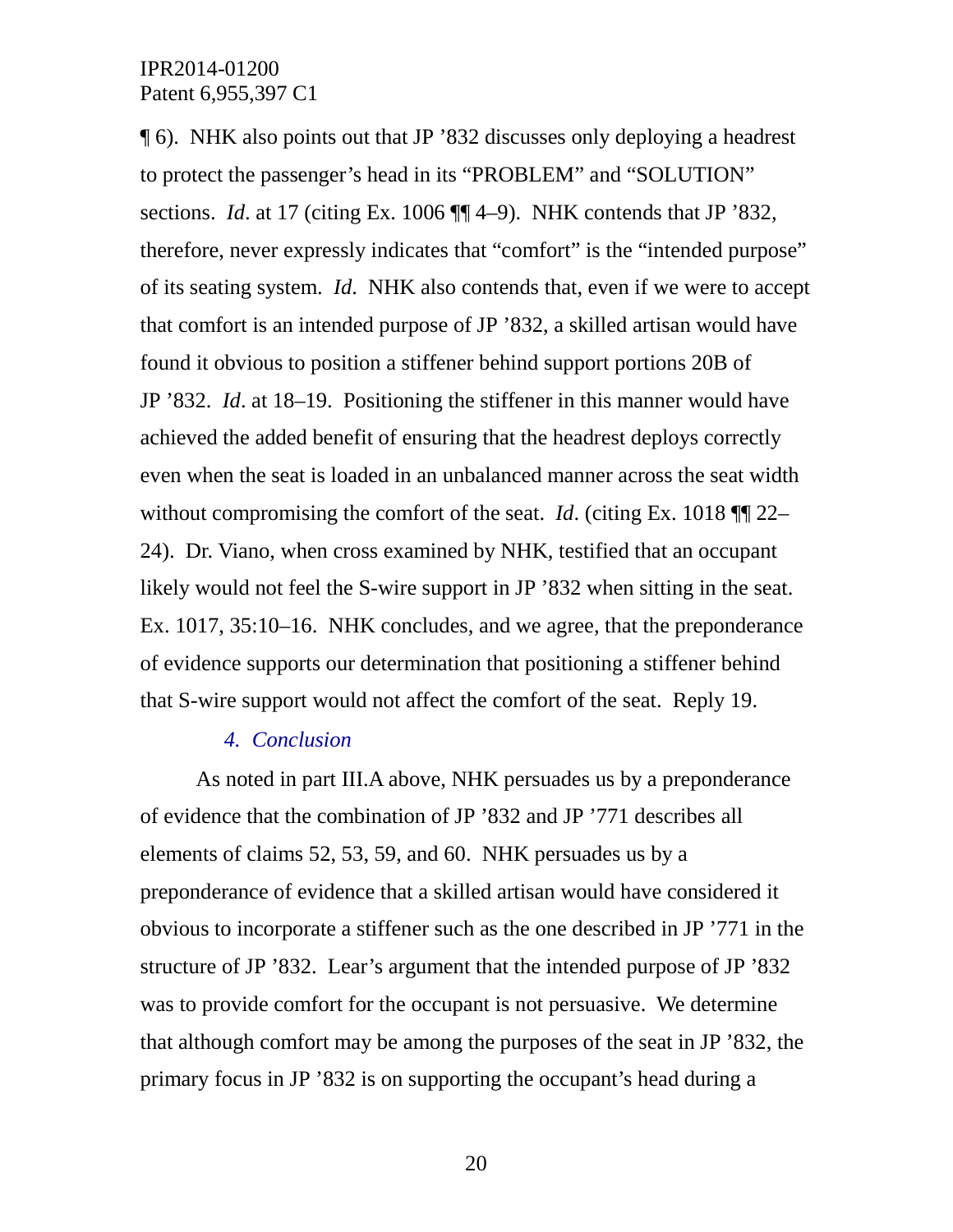collision. Ex. 1006 ¶¶ 4–9. We also determine that NHK has demonstrated by a preponderance of evidence that a skilled artisan would have recognized the advantages of adding a stiffener as described in JP '771 to the impact structure in JP '832 and would have been capable of doing so without compromising the comfort of the seat in JP '832. Accordingly, we conclude that NHK persuades us by a preponderance of evidence that the combination of JP '832 and JP '771 renders claims 52, 53, 59, and 60 unpatentable as obvious under 35 U.S.C. § 103.

#### IV. LEAR'S MOTION TO EXCLUDE

We have reviewed Lear's Motion to Exclude, NHK's Opposition to the Motion, and Lear's Reply in support of the Motion. Based on our review, we deny the Motion in all respects for one or both of the following reasons: (1) the Motion is moot because it seeks to exclude evidence not considered or relied upon in rendering this Decision or (2) the Motion addresses issues more appropriate to determining the weight ascribed to the evidence rather than the admissibility of evidence. In rendering this Decision, we determine and ascribe the appropriate weight to all proffered evidence and, when appropriate, comment upon the weight ascribed.

#### V. CONCLUSION

For the reasons expressed above, we determine that NHK has shown by a preponderance of the evidence that:

- (1) DE '265 anticipates claims 52 and 53 of the '397 patent under 35 U.S.C. § 102(a); and
- (2) the combination of JP '832 and JP '771 renders claims 52, 53, 59, and 60 unpatentable as obvious under 35 U.S.C. § 103.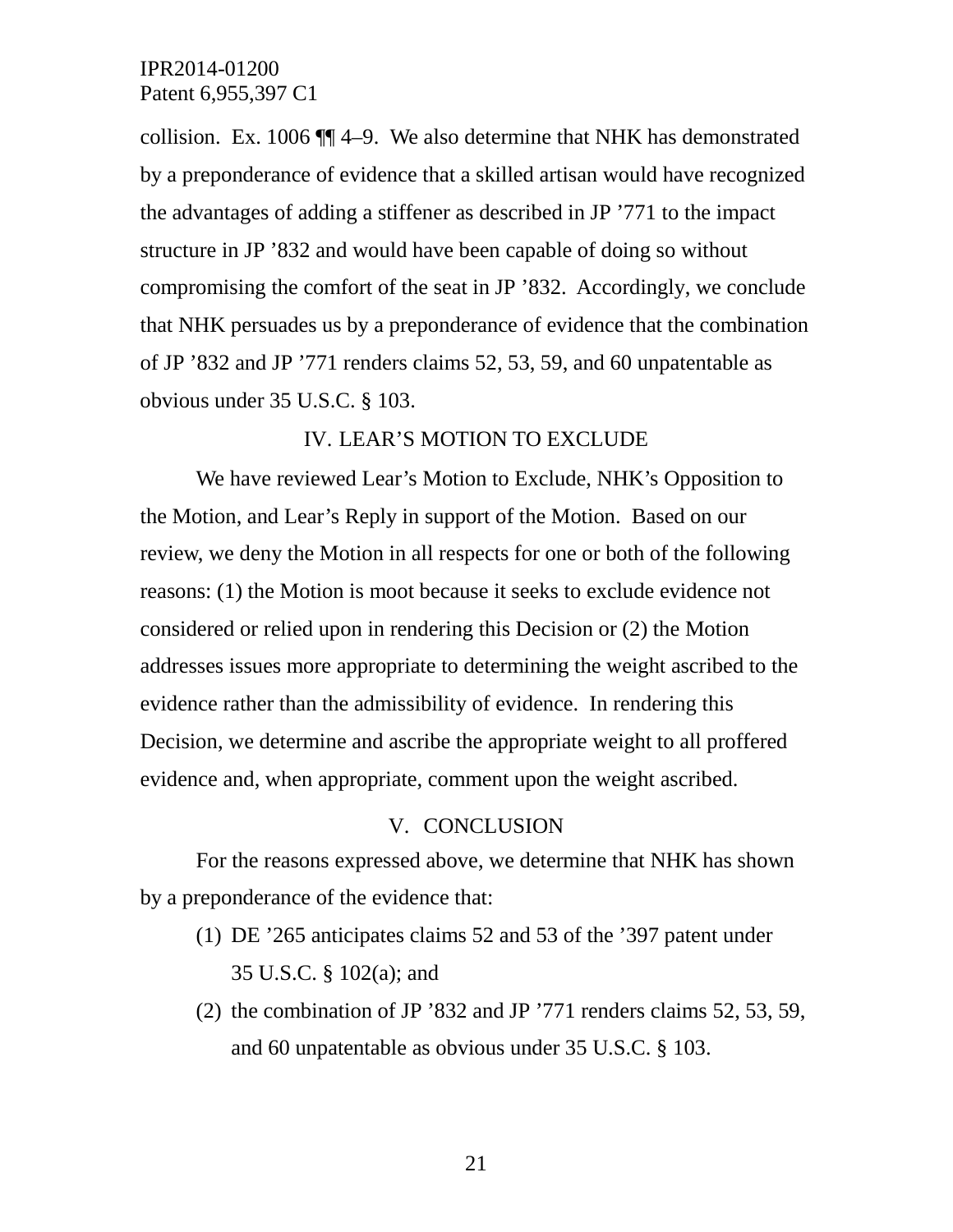### VI. ORDER

For the reasons given, it is:

ORDERED that claims 52, 53, 59, and 60 of the '397 patent are held *unpatentable*;

FURTHER ORDERED that Lear's Motion to Exclude is *denied*; and

FURTHER ORDERED that because this is a Final Written Decision, parties to the proceeding seeking judicial review of the Decision must comply with the notice and service requirements of 37 C.F.R. § 90.2.